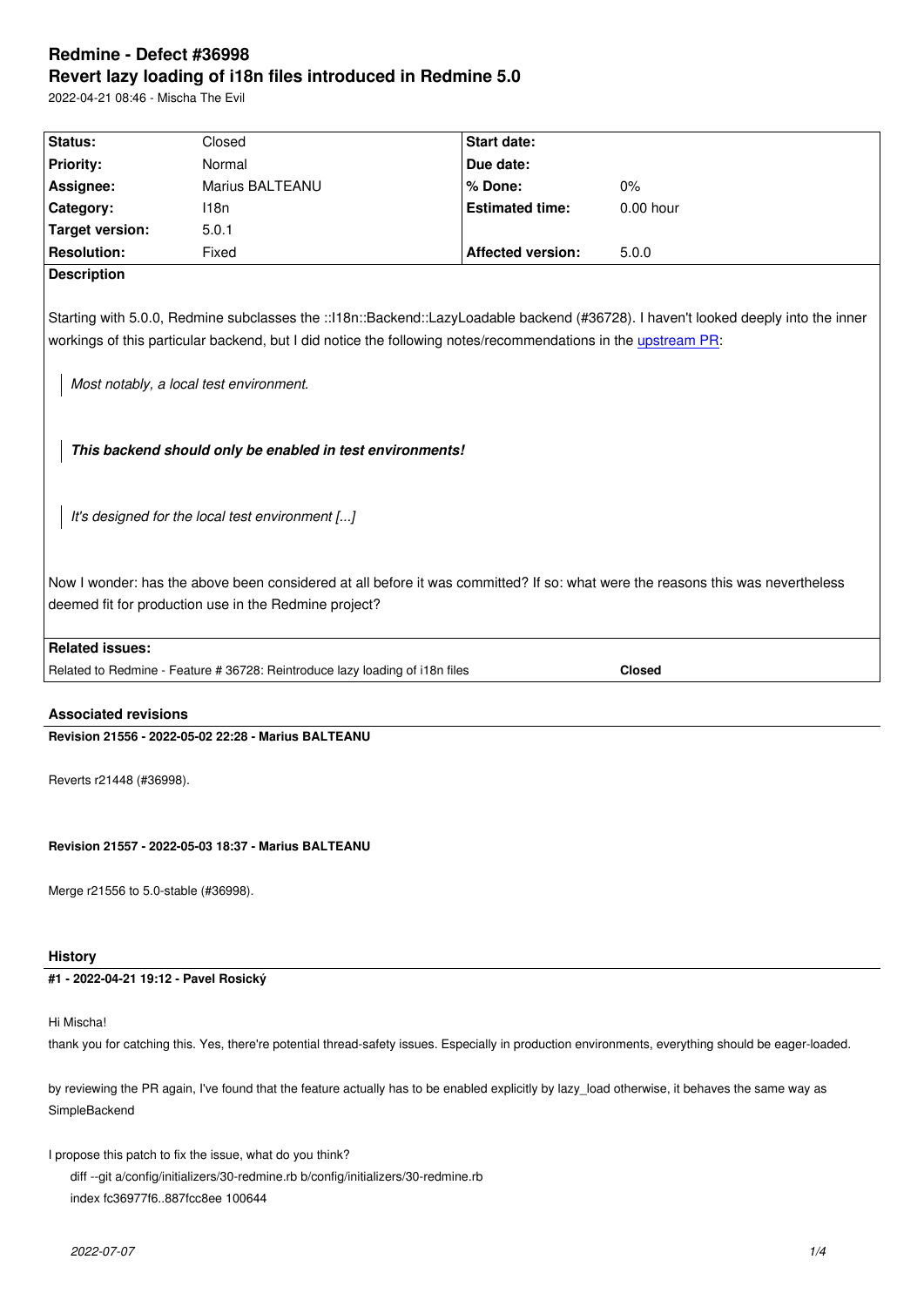$+++$  b/coning/initializers/30-redmine.rb @@ -4,7 +4,7 @@ require 'redmine/configuration' require 'redmine/plugin\_loader'

Rails.application.config.to\_prepare do

- I18n.backend = Redmine::I18n::Backend.new
- + I18n.backend = Redmine::I18n::Backend.new(lazy\_load: Rails.env.development?) # Forces I18n to load available locales from the backend I18n.config.available\_locales = nil

note that the previous change was safe, simply because the feature was disabled in all environments and this change enables it for dev environments only.

### **#2 - 2022-04-21 21:58 - Pavel Rosický**

diff --git a/lib/redmine/i18n.rb b/lib/redmine/i18n.rb

index 13b84512f..c3578f34c 100644

--- a/lib/redmine/i18n.rb

+++ b/lib/redmine/i18n.rb

- @@ -158,11 +158,9 @@ module Redmine
	- # Custom backend based on I18n::Backend::Simple with the following changes:
	- # \* available\_locales are determined by looking at translation file names

class Backend < ::I18n::Backend::LazyLoadable

- module Implementation
- # Get available locales from the translations filenames
- def available\_locales
- @available\_locales ||= ::I18n.load\_path.map {|path| File.basename(path, '.\*')}.uniq.sort.map(&:to\_sym)
- end
- + # Get available locales from the translations filenames
- + def available\_locales
- + @available\_locales ||= ::I18n.load\_path.map {|path| File.basename(path, '.\*')}.uniq.sort.map(&:to\_sym) end

# Adds custom pluralization rules

#### **#3 - 2022-04-23 10:06 - Go MAEDA**

*- Related to Feature #36728: Reintroduce lazy loading of i18n files added*

### **#4 - 2022-04-27 20:23 - Holger Just**

Reading a bit through the PR and the previous issues here on redmine.org, I'd rather tend to switch to the ::118n::Backend::Simple backend again.

Within Redmine, (skipping the) load of the translations during startup doesn't seem to meaningfully affect the overall startup time. On my system, regardless of which b[ackend](https://github.com/ruby-i18n/i18n/pull/612) or RAILS\_ENV is used, full startup takes between 4 and 6 seconds with a plain Redmine.

As such, given the possible issues with the LazyLoadable backend, I think it's just not worth it and we should just use the simpler and more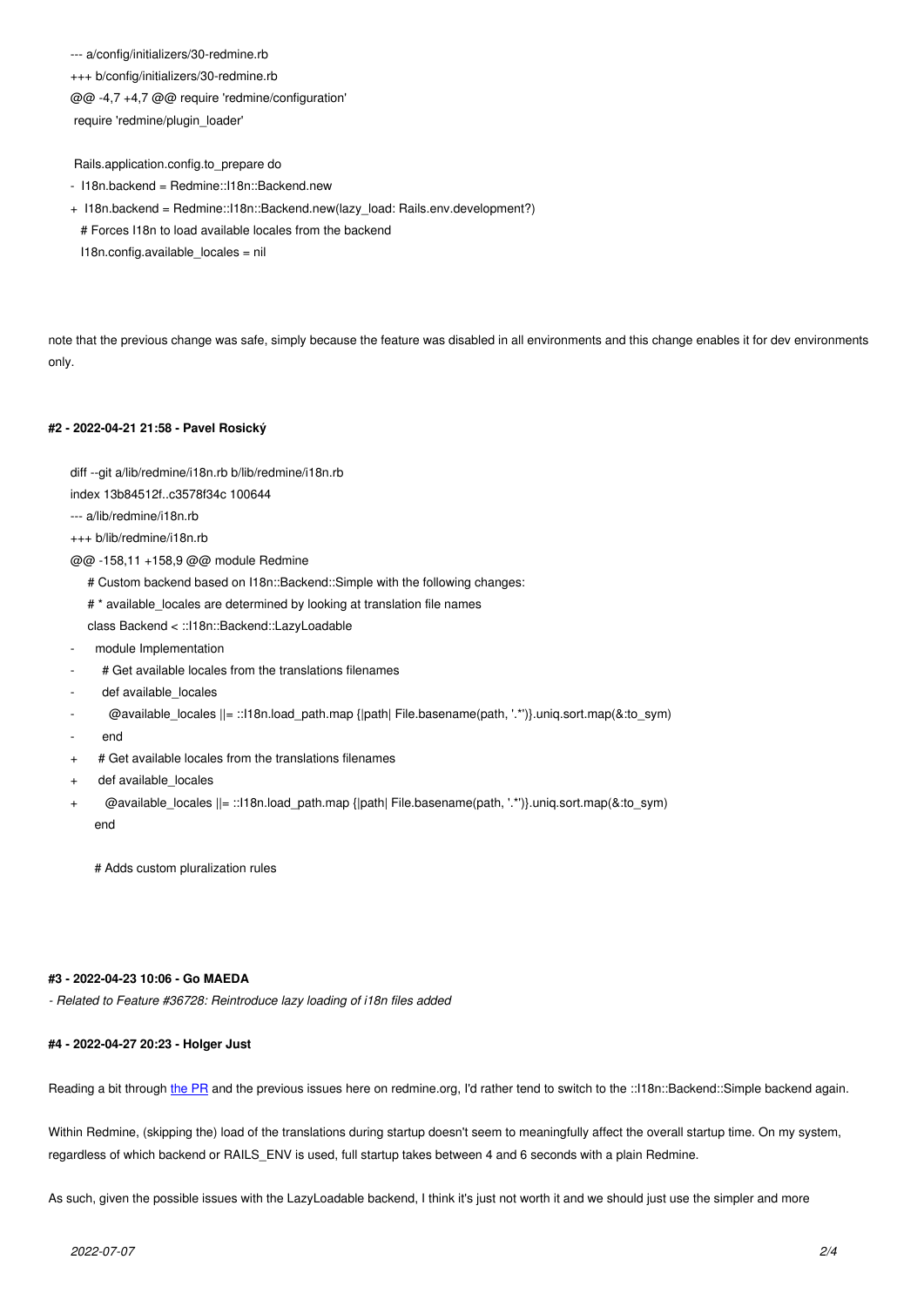### **#5 - 2022-04-27 23:06 - Pavel Rosický**

@holger even with the simple backend I18n does load translations after the first call of I18n.t, so you have to measure **the first request**, not just the startup time.

with these two patches (and lazy loading enabled), all tests passed, but I understand your concerns about complexity. Thanks for considering it!

## **#6 - 2022-04-27 23:21 - Marius BALTEANU**

*- Target version set to 5.0.1*

Is it enough to revert r21448 or we should allow lazy loading on dev environment?

### **#7 - 2022-04-28 13:04 - Holger Just**

I'd rather just revert r21448 unless someone can show a real tangible upside of this diversion between environments (which I don't see right now).

### **#8 - 2022-04-28 16:45 - Pavel Rosický**

these diversions between environments are common - auto\_load in development vs eager\_load in production

but if you think the risk is too high, please revert r21448 thank you.

### **#9 - 2022-05-02 22:30 - Marius BALTEANU**

*- Resolution set to Fixed*

Reverted r21448 in r21556.

### **#10 - 2022-05-02 22:30 - Marius BALTEANU**

*- Status changed from New to Resolved*

*- Assignee set to Marius BALTEANU*

### **#11 - 2022-05-03 18:41 - Marius BALTEANU**

- Subject changed from ::118n::Backend::LazyLoadable is not deemed fit for production use to Revert lazy loading of i18n files introduced in Redmine *5.0*

*- Status changed from Resolved to Closed*

Reverted in r21556 and merged to 5.0-stable branch. Thank you all for your reviews!

Pavel, I agree with Holger, we can discuss this again for non production environments if we can obtain a meaningfully improvement.

### **#12 - 2022-05-03 19:22 - Pavel Rosický**